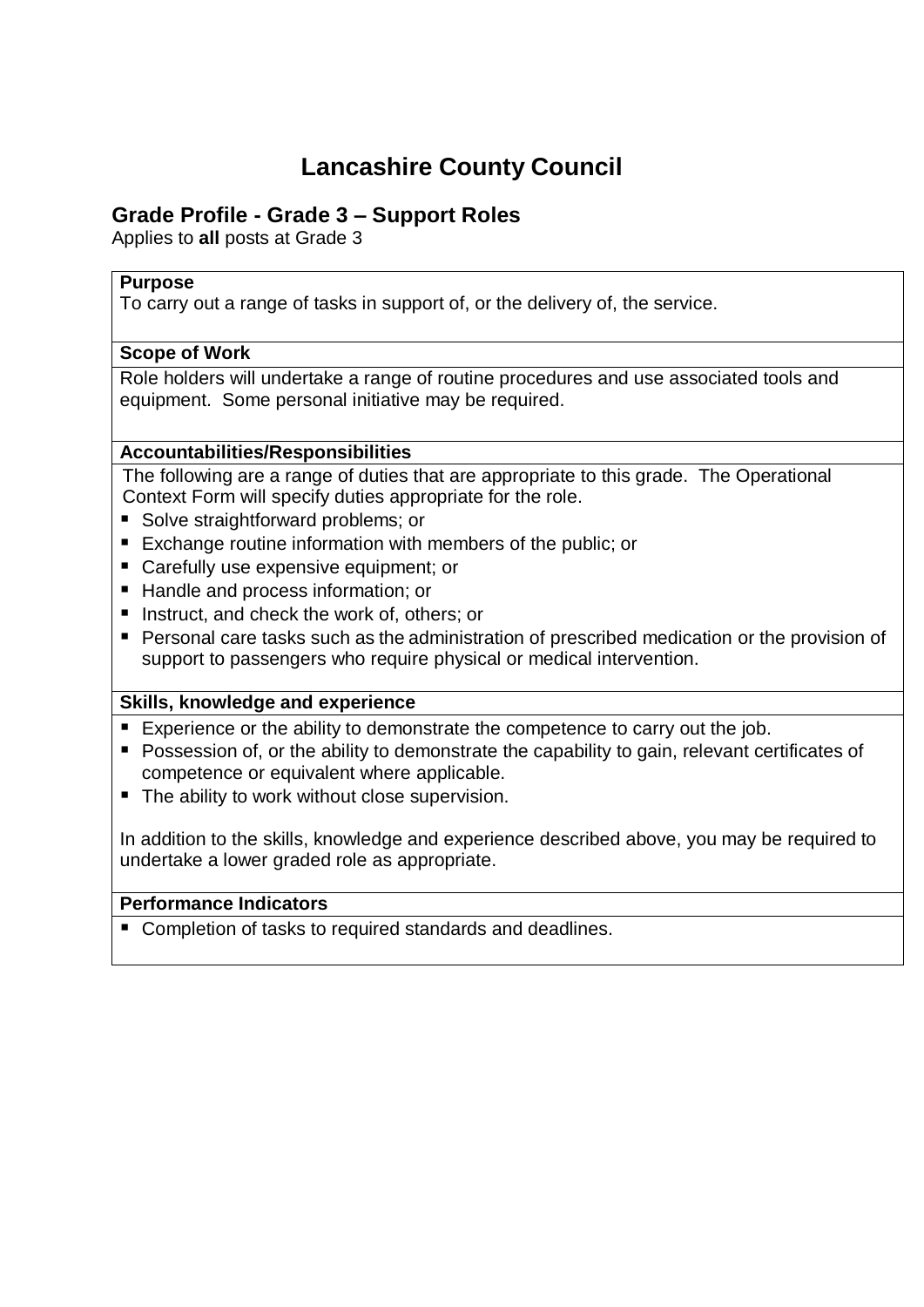## **Lancashire County Council Role Profile - Operational Context Form**

| Profile title: School & Residential Care Catering profile C                                                                                                                                                                                                                                                                                                                                                                                                                                                                                                                                         |                           |                                               |                                                                                                                                                                                                   |     |              |                               |  |
|-----------------------------------------------------------------------------------------------------------------------------------------------------------------------------------------------------------------------------------------------------------------------------------------------------------------------------------------------------------------------------------------------------------------------------------------------------------------------------------------------------------------------------------------------------------------------------------------------------|---------------------------|-----------------------------------------------|---------------------------------------------------------------------------------------------------------------------------------------------------------------------------------------------------|-----|--------------|-------------------------------|--|
| Location:<br><b>Directorate: Traded Services (Start Well)</b>                                                                                                                                                                                                                                                                                                                                                                                                                                                                                                                                       |                           |                                               |                                                                                                                                                                                                   |     |              |                               |  |
| <b>Establishment or</b><br>team:                                                                                                                                                                                                                                                                                                                                                                                                                                                                                                                                                                    |                           | <b>School &amp; Residential Care Catering</b> |                                                                                                                                                                                                   |     | Post number: |                               |  |
| Grade:                                                                                                                                                                                                                                                                                                                                                                                                                                                                                                                                                                                              | 3                         |                                               | <b>Staff</b><br>responsibility:                                                                                                                                                                   | Yes |              | <b>Essential Car</b><br>user: |  |
| Scope of work.                                                                                                                                                                                                                                                                                                                                                                                                                                                                                                                                                                                      | supervise other employees |                                               | The jobholder will undertake a range of catering duties such as the preparation, cooking and<br>service of a varied range of meals, record-keeping, the ordering of supplies, and direct and / or |     |              |                               |  |
| Accountabilities/Responsibilities - appropriate for this post:<br>Key duties include a range of catering duties such as:-<br>Direct and / or supervise other employees.<br>Preparation of ingredients.<br>Cooking and service of a varied range of meals in accordance with recipes, menus or<br>production plans.<br>Organisation of the serving of food and drink.<br>Safe use of catering equipment & machinery.<br>Lying of tables, setting-up and clearance of service and dining areas.<br>Ξ<br>General cleaning and washing-up duties.<br>Storage of deliveries.<br>Ordering supplies.<br>π. |                           |                                               |                                                                                                                                                                                                   |     |              |                               |  |
| Individuals in this role may also:<br>.Undertake clerical duties associated with record keeping and stock control.<br><b>NOTE</b><br>• Duties at the same level of responsibility may be changed or added to the list of key duties at<br>any time to meet changing circumstances.<br>Employees will have a flexible approach in terms of working hours and patterns of work<br>$\blacksquare$<br>dependant on the needs of the service, and occasionally may be called upon to work at other<br>times to suit the needs of the service                                                             |                           |                                               |                                                                                                                                                                                                   |     |              |                               |  |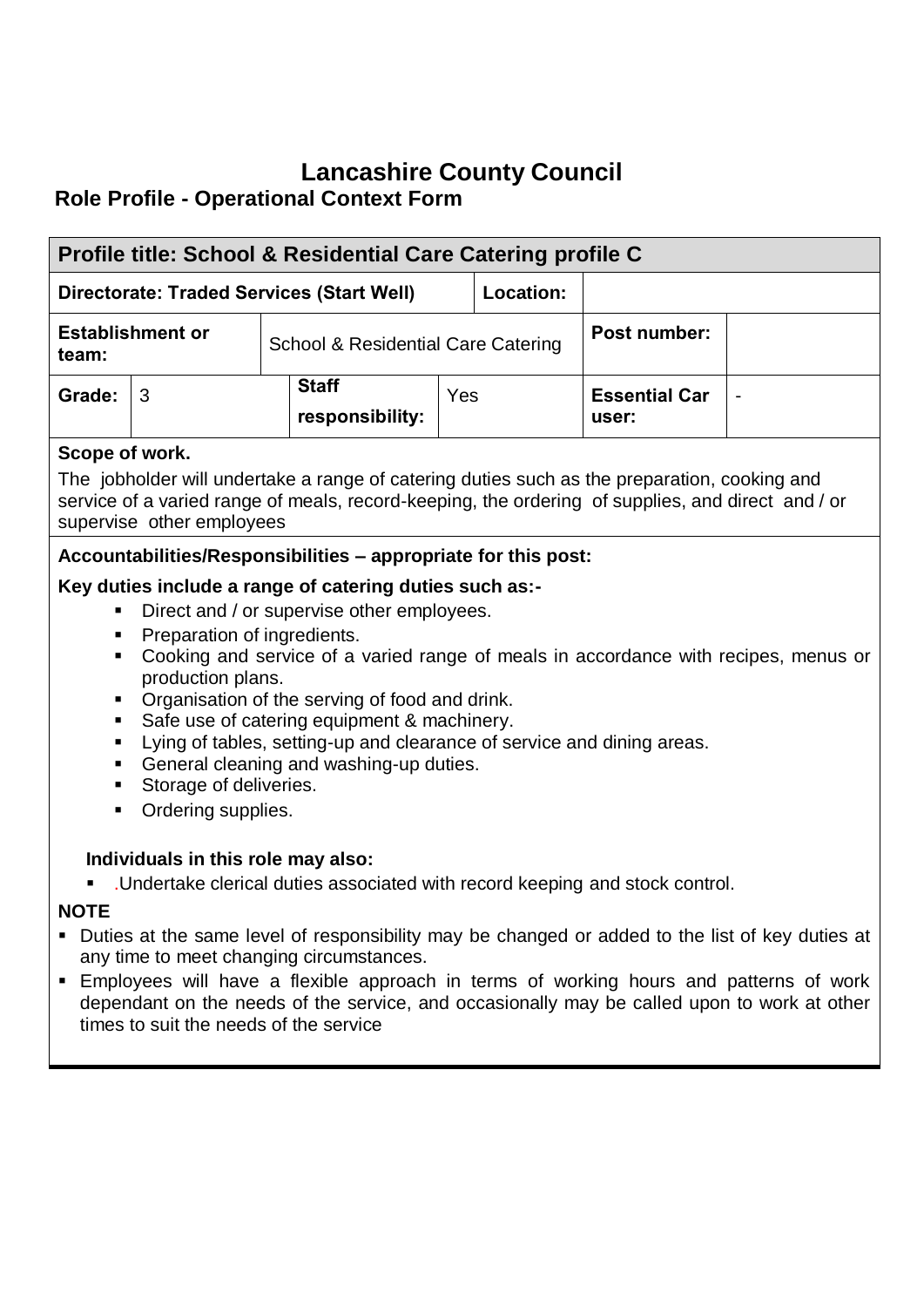| <b>Prepared by:</b>   Corporate HR |  |  | <b>Date:</b> 26-3-15 |
|------------------------------------|--|--|----------------------|
|------------------------------------|--|--|----------------------|

**The above form** sets out the area of work in which duties will generally be focused, and gives an example of the type of duties that the postholder could be asked to carry out. **PLEASE NOTE** that this is for guidance only. Postholders are expected to be flexible and to operate in different areas of work/carry out different duties as required.

#### **Equal opportunities**

We are committed to achieving equal opportunities in the way we deliver services to the community and in our employment arrangements. We expect all employees to understand and promote this policy in their work.

#### **Health and safety**

All employees have a responsibility for their own health and safety and that of others when carrying out their duties and must co-operate with us to apply our general statement of health and safety policy.

#### **Safeguarding Commitment**

We are committed to protecting and promoting the welfare of children, young people and vulnerable adults.

#### **Customer Focus**

We put our customers' needs and expectations at the heart of all that we do. We expect our employees to have a full understanding of those needs and expectations so that we can provide high quality, appropriate services at all times.

#### **Skills Pledge**

We are committed to developing the skills of our workforce. All employees will be supported to work towards a level 2 qualification in literacy and /or numeracy if they do not have one already.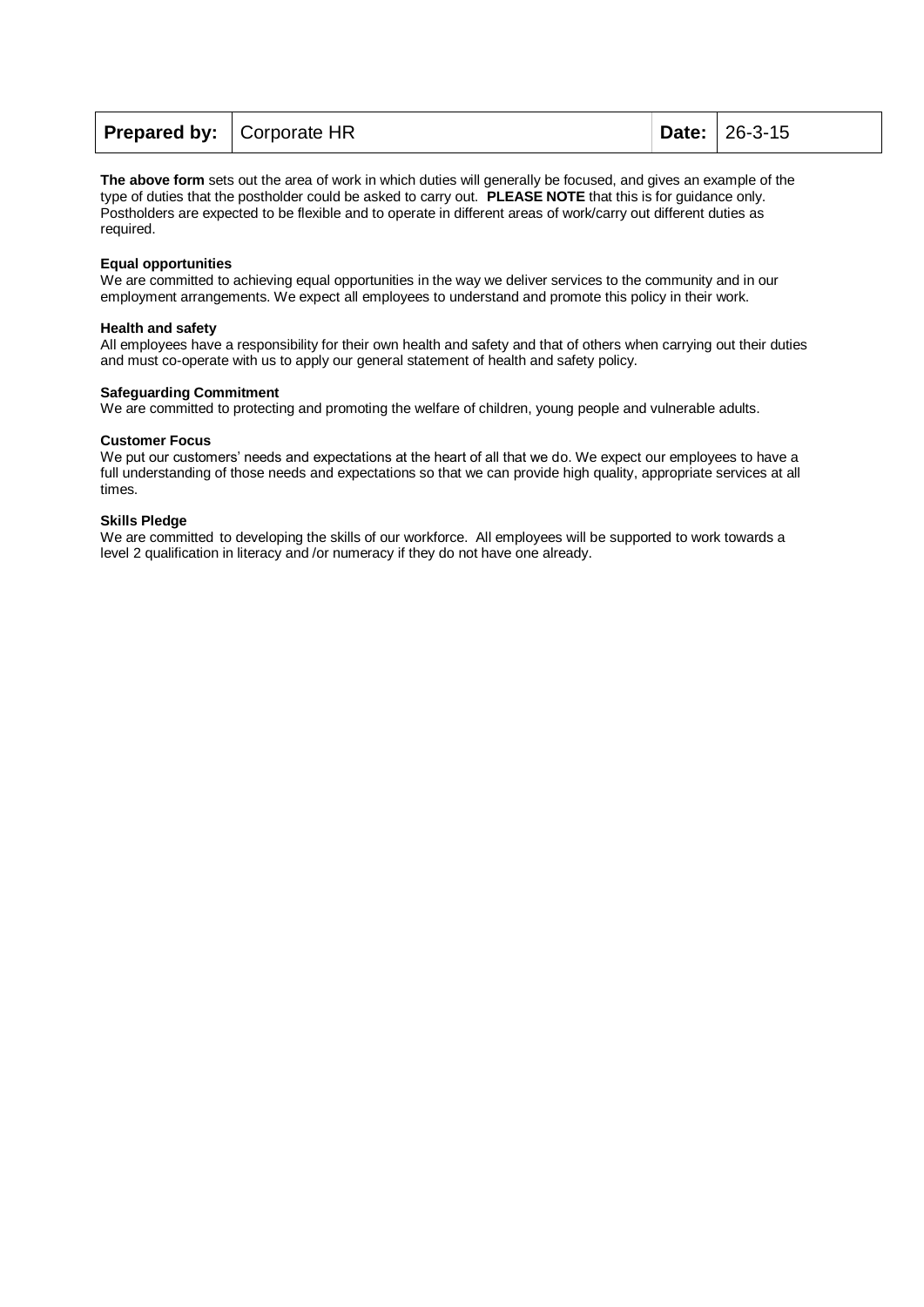# **Lancashire County Council**

| <b>Person specification</b>                                                                                                                                                                                                |                                             |                                                                                                                   |  |  |  |
|----------------------------------------------------------------------------------------------------------------------------------------------------------------------------------------------------------------------------|---------------------------------------------|-------------------------------------------------------------------------------------------------------------------|--|--|--|
| <b>Post title: Unit Catering Supervisor</b>                                                                                                                                                                                | <b>Grade: Grade 3</b>                       |                                                                                                                   |  |  |  |
| Directorate: Traded Services (Start Well)                                                                                                                                                                                  | Post number:                                |                                                                                                                   |  |  |  |
| Establishment or team: Schools & Residential Care Catering                                                                                                                                                                 |                                             |                                                                                                                   |  |  |  |
| <b>Requirements</b>                                                                                                                                                                                                        | <b>Essential (E)</b><br>or<br>Desirable (D) | To be identified<br>by: application<br>form (AF),<br>interview (I),<br>test $(T)$ , or<br>other (give<br>details) |  |  |  |
| Qualifications                                                                                                                                                                                                             |                                             |                                                                                                                   |  |  |  |
| Recognised catering qualification                                                                                                                                                                                          | D                                           | AF/I                                                                                                              |  |  |  |
| <b>Experience</b>                                                                                                                                                                                                          |                                             |                                                                                                                   |  |  |  |
| Menu planning<br>Stock control                                                                                                                                                                                             | D                                           | AF/I                                                                                                              |  |  |  |
|                                                                                                                                                                                                                            | D                                           | AF/I                                                                                                              |  |  |  |
| Catering for large numbers<br>Supervision of staff                                                                                                                                                                         | D<br>D                                      | AF/I                                                                                                              |  |  |  |
|                                                                                                                                                                                                                            |                                             | AF/I                                                                                                              |  |  |  |
| Knowledge and skills                                                                                                                                                                                                       |                                             |                                                                                                                   |  |  |  |
| Knowledge of food costing and stock control                                                                                                                                                                                | D                                           | AF/I                                                                                                              |  |  |  |
| Knowledge of specialised diets                                                                                                                                                                                             | D                                           | AF/I                                                                                                              |  |  |  |
| Knowledge of basic hygiene                                                                                                                                                                                                 | D                                           | AF/I                                                                                                              |  |  |  |
| Understanding of basic nutritional needs of clients                                                                                                                                                                        | D                                           | AF/I                                                                                                              |  |  |  |
| Understanding of correct use of kitchen equipment and utensils                                                                                                                                                             | D                                           | AF/I                                                                                                              |  |  |  |
| Awareness of Health & Safety requirements.                                                                                                                                                                                 | D                                           | AF/I                                                                                                              |  |  |  |
| Knowledge of the cultures and religions of the local community and<br>ability to work across cultures                                                                                                                      | D                                           | AF/I                                                                                                              |  |  |  |
| <b>Other (including special requirements)</b>                                                                                                                                                                              |                                             |                                                                                                                   |  |  |  |
| Commitment to equality and diversity<br>1.<br>Commitment to health and safety<br>2.<br>3. Commitment to attendance at work<br>4. Display the LCC values and behaviours at all times and<br>actively promote them in others | Ε<br>E<br>E<br>E                            |                                                                                                                   |  |  |  |
|                                                                                                                                                                                                                            |                                             |                                                                                                                   |  |  |  |
| Date: 26-3-15                                                                                                                                                                                                              |                                             |                                                                                                                   |  |  |  |
| Note: We will always consider your references before confirming a job offer in writing.                                                                                                                                    |                                             |                                                                                                                   |  |  |  |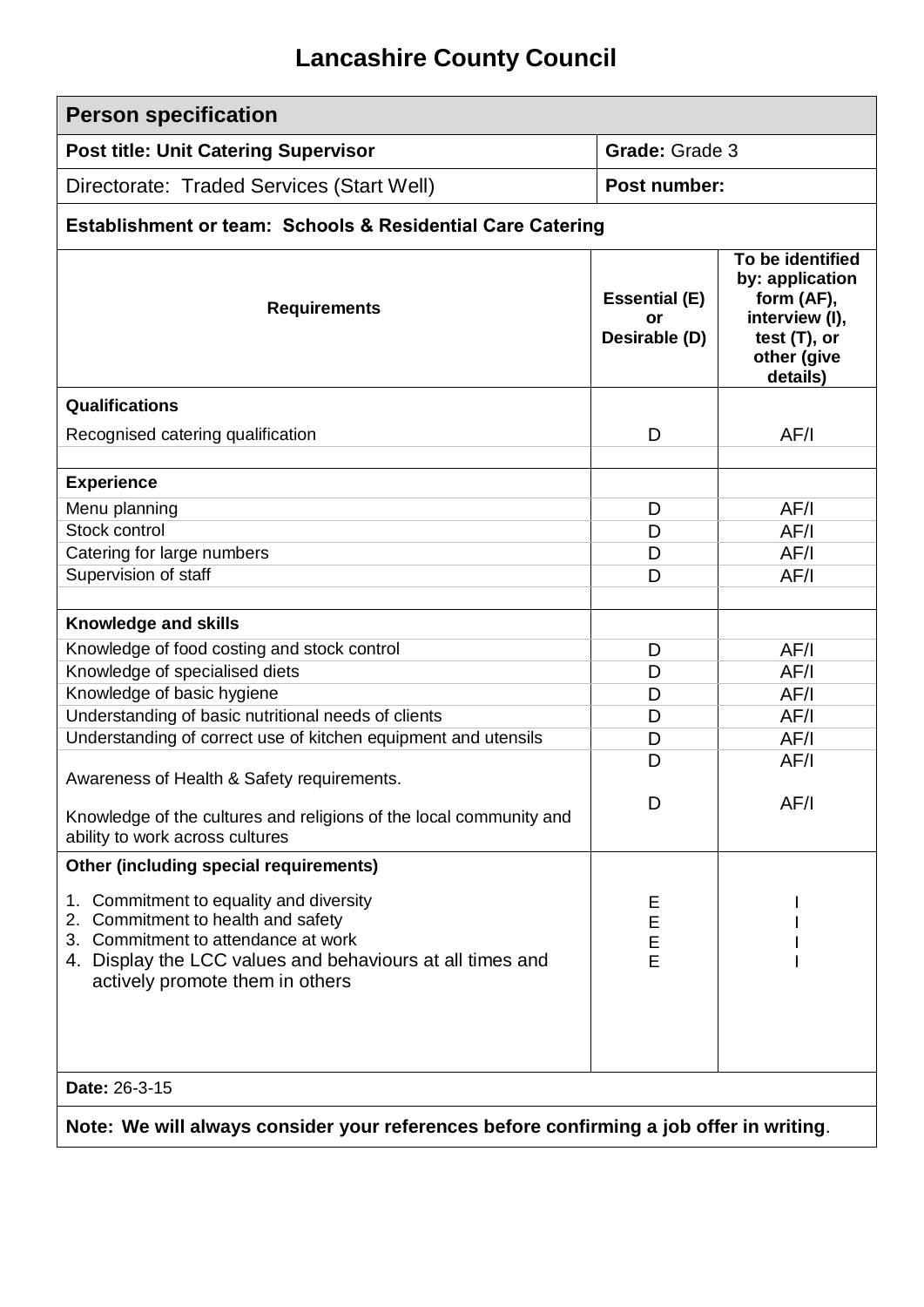## **PRE-EMPLOYMENT RISK IDENTIFICATION FORM (R.I.F.)**

(NB Completion of this form does not fulfill the requirement to undertake a general risk assessment under the management Health and Safety at Work Regulations 1999)

A Pre-employment Risk Identification Form must be completed by the Head of Service/ Headteacher/Line Manager. If any assistance is required in completing this form, please contact the Health and Safety Team.

## **CONFIDENTIAL**

| Team/Establishment                                                                                 | <b>School &amp; Residential Care Catering</b> |  |  |  |
|----------------------------------------------------------------------------------------------------|-----------------------------------------------|--|--|--|
| <b>Unit Catering Supervisor</b><br>Post title                                                      |                                               |  |  |  |
| Description of main activities the employee will be required to undertake (or attach role profile) |                                               |  |  |  |
| Form completed by: Nigel Craine                                                                    |                                               |  |  |  |

## **A. The post to which this form refers will or may involve one or more of the following activities. (Please indicate YES or NO)**

## **Managers should note that if any of the following 10 activities are involved, there is an automatic requirement for a pre-employment assessment by Occupational Health and, possibly, for subsequent Health Surveillance.**

|                |                                                                                                                                                                                                                                                                                                                        | <b>YES</b> | <b>NO</b> |
|----------------|------------------------------------------------------------------------------------------------------------------------------------------------------------------------------------------------------------------------------------------------------------------------------------------------------------------------|------------|-----------|
| $\mathbf 1$    | Work at heights (e.g. over 2m from tall step/extension ladders; scaffold towers,<br>roofwork etc).                                                                                                                                                                                                                     |            | X         |
| 2              | Work in excessively noisy environments above statutory control limits (Highly<br>unlikely to include examples associated with any office environments. Examples<br>might include use of woodworking machinery, road drilling, masonry cutting etc).                                                                    |            | X         |
| 3              | Work in unusual environmental conditions (e.g. where access or egress or free<br>flow of air may be restricted or where there may be a build up of gases, vapours<br>or fumes or the use of breathing apparatus is required).                                                                                          |            | X         |
| $\overline{4}$ | Use of hand operated tools and equipment known to be associated with hand<br>arm vibration syndrome (e.g. percussive metalworking tool; rotary handheld tool<br>[not floor polishers]; grinders; percussive hammers and drills etc).                                                                                   |            | X         |
| 5              | Driving a heavy goods vehicle, coach, bus or minibus belonging to Lancashire<br>County Council, transporting others in their own vehicle, or regularly transporting<br>more than three other people as part of normal duties.                                                                                          |            | X         |
| 6              | Some contact with hazardous substances (e.g. chemicals with an orange<br>warning label indicating: very toxic; toxic; harmful; corrosive; sensitising by<br>inhalation/skin contact; carcinogenic; mutagenic; toxic for reproduction;<br>professional bio/pesticides; organophosphates; gluteraldehyde; latex gloves). | X          |           |
| $\overline{7}$ | Prolonged or frequent exposure to machine generated wood dust, or other<br>heavy or excessive concentrations of mineral dust.                                                                                                                                                                                          |            | X         |
| 8              | Work with lead or lead-based products (e.g. some paints).                                                                                                                                                                                                                                                              |            | X         |
| 9              | Food handling/preparation (of raw or uncooked food only).                                                                                                                                                                                                                                                              | X          |           |
| 10             | Occupational fieldwork or work in extreme conditions (e.g. involving excessive<br>heat or cold or frequent walking for long distances over rough terrain in all<br>weather conditions, forestry/countryside work).                                                                                                     |            | X         |